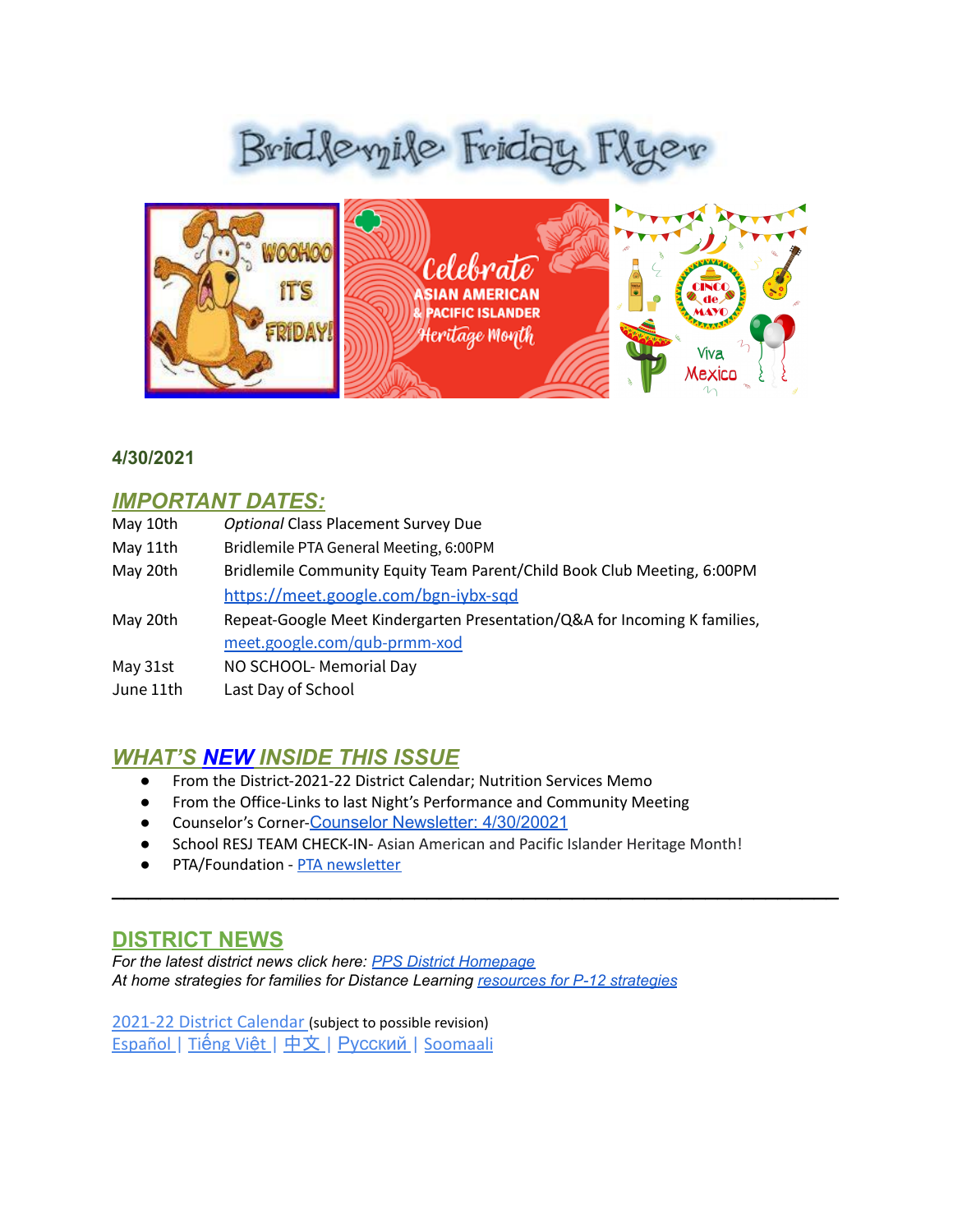#### **Nutrition Services NS FOOD AND SUPPLY SUBSTITUTIONS**

The impact on the national supply chain due to COVID, restaurants and other businesses reopening, and the back up at the Port of Los Angeles have all impacted our ability to receive food and supplies as we have menued and ordered. For these reasons, families may see changes in packaging - how foods are packaged and the style of bag that we serve the meals in or how foods are packed may be different between schools based on what they have on hand to use. Families may also experience substitutions on the menu. With these impacts, we are still committed to offering all students breakfast and lunch for free. We appreciate everyone's patience and understanding during this time. If you have questions, please feel free to contact our department - nutritionservices@pps.net.

## **MESSAGE FROM THE PRINCIPAL**

Greetings Bridlemile families,

We are reaching that point in the school year where teachers will begin work on the class placement process for 2021-22. Assigning students to classes is an important task that the staff at Bridlemile take very seriously. A great deal of time, staff input, and many considerations go into making placement decisions. Some of the considerations consist of looking at student strengths and areas of growth including academic and social/emotional needs, ratio of boys to girls, balancing specific needs of students and dynamics of individuals within the group.

This process is complicated and works best when the staff is able to make decisions based on individual student needs. We have a dedicated staff, trained and prepared to meet the needs of all students. Following state standards, all classes are expected to deliver the same curriculum in each grade level. Therefore, in whichever class your child is placed, you can expect them to be challenged at their level.

We also value and appreciate parent input and have an **optional** Google survey linked to this message for you to complete regarding your child. The purpose of the survey is to provide input for us to consider when we are making balanced classes for next year. **In order to achieve balanced classes, we are unable to take specific requests for teachers. If you choose to fill out the Google survey, please do not comment on or make requests for specific teachers.** Additionally, please do not approach your child's current teacher to make classroom placement requests.

All surveys should be submitted no later than Monday, May 10, 2021. We appreciate your input and look forward to providing a stellar educational experience in the upcoming school year! To access the placement survey click here:

(Optional) **[Class Placement Survey](https://docs.google.com/forms/d/e/1FAIpQLSdl1qvpXggpNQUIQTGtyY0rcrYNpoucYAsk0F4j-9OZw8Wisw/viewform?usp=sf_link)**

Have a wonderful weekend! Jerome Townsend jtownsend@pps.net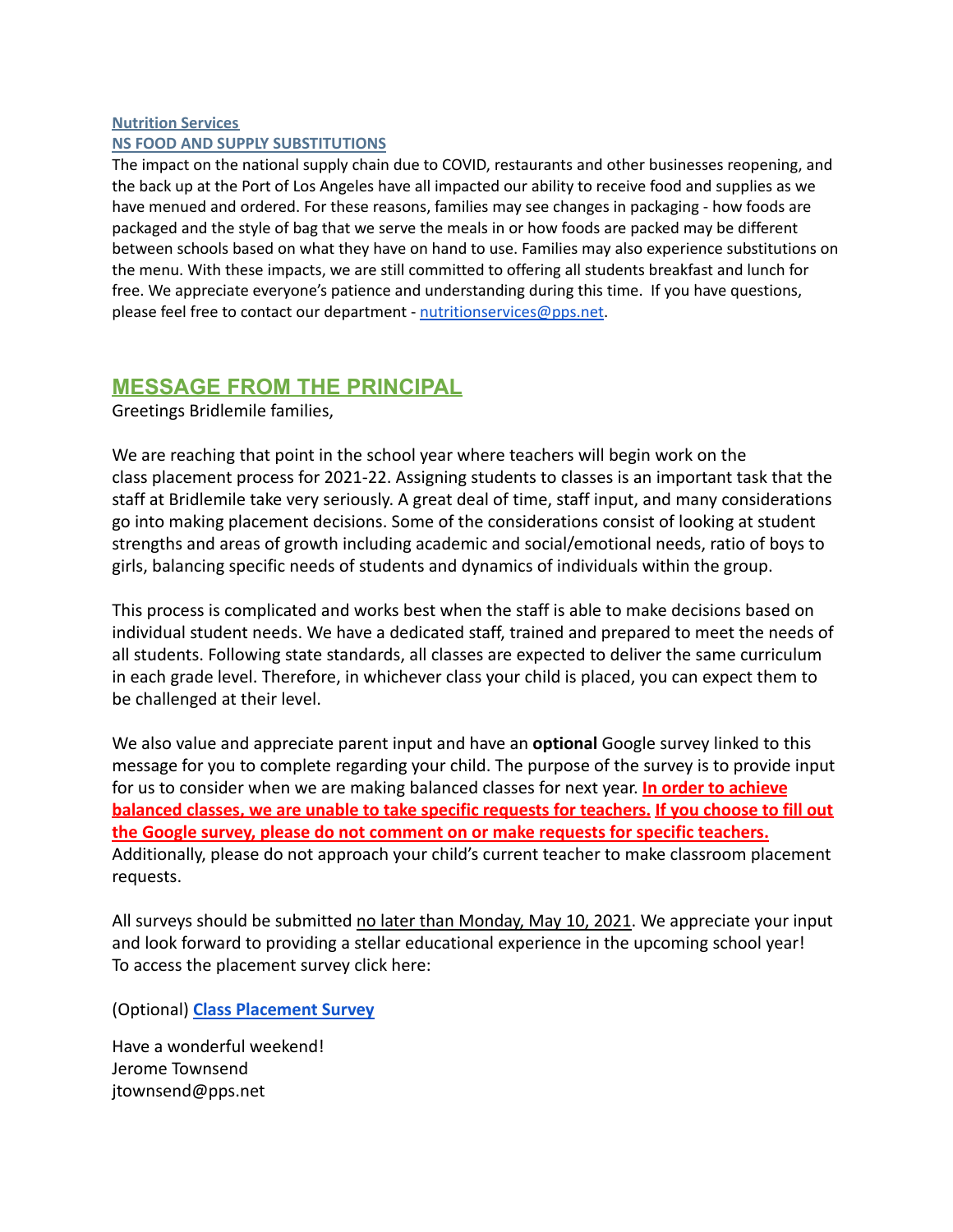## **FROM THE OFFICE**

We celebrate all our Asian American and Pacific islander families this month! <https://asianpacificheritage.gov/about/>

Linked is the recording of last night's performance from musical artist Aaron Nigel Smith and Friends! They put on a wonderful show of engaging, positive, and fun reggae music and we already look forward to having them perform for students again. **Please note we experienced some technical difficulties at the beginning of the performance, so the recording picks up just**

after the slightly bumpy start.

[Aaron Nigel Smith and Friends Performance](https://pps-net.zoom.us/rec/share/rpYZ2PvZRURxVBOxlPCZSkhGqstClULcWBp2FpRpXVot3jO9UAzWcrRwuKu0YzR0.DzjhaiKr1eT2rNSn?startTime=1619744497000)

At last night's Community Meeting principal Townsend shared updates from PTA, Foundation, Bridlemile Community Equity Group, Hybrid Updates as well as a presentation of the disaggregated data collected from our "Race and Our Community Survey". We hope everyone is able to view the presentation and reflect on the information collected.

[Bridlemile Community Meeting 4/29/2021](https://pps-net.zoom.us/rec/share/rpYZ2PvZRURxVBOxlPCZSkhGqstClULcWBp2FpRpXVot3jO9UAzWcrRwuKu0YzR0.DzjhaiKr1eT2rNSn?startTime=1619746952000)

#### **COUNSELORS CORNER**

Counselor [Newsletter:](https://www.smore.com/f7r9u) 4/30/20021

## **LIBRARY NEWS FROM MS. DAHINDEN**

Please use the updated book request form to check out books from the Bridlemile library. Indicate on the form if your child is attending CDL or Hybrid. Hybrid students will have their books delivered to their classroom on Thursdays and Fridays. CDL students can pick up their requested books on Wednesday afternoons, Thursdays, and Fridays outside the main school doors. Library staff will contact parents to confirm an exact pick up time. The book request link is also posted on the Destiny catalog in the announcement box on the left hand side of the main page. Make sure you are logged into your PPS account before accessing the form.

[Book checkout request form](https://forms.gle/Wa7o4RR6VTb3z9oo6)

**PTA/FOUNDATION NEWS** PTA [newsletter](https://docs.google.com/document/d/e/2PACX-1vQlZCPHtKxqO7qpJwiwgoeaZ1ERHVLgg6z0JNYJMTulwn7xlOVY_X2I1ZV9nntsGHP57LEZ_uSufaFj/pub)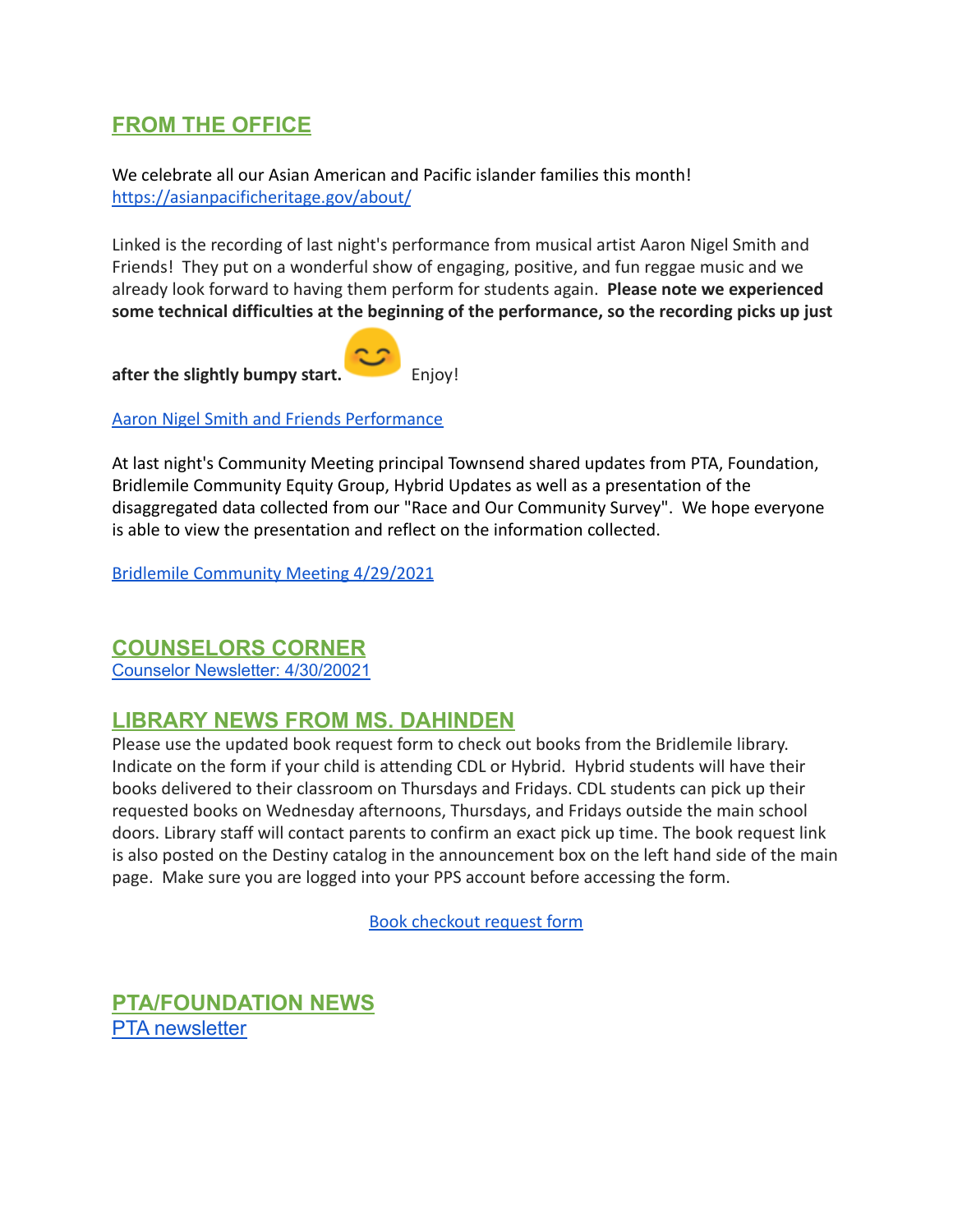## **SCHOOL RACIAL EQUITY AND SOCIAL JUSTICE TEAM CHECK-IN**

**TOPIC OF THE MONTH:** May is Asian American and Pacific Islander Heritage Month! Observed since 1990, it celebrates the rich culture, traditions, and history of Asian Americans and Pacific Islanders in the United States. <https://asianpacificheritage.gov/about/>

#### **CONVERSATION STARTERS:**

- -What do you do if you see racism?
- -What is the difference between an upstander and a bystander?
- -I can show compassion towards others by...
- -I can make others feel welcome by…

#### **RECOMMENDED BOOK: [A Kids Book About](https://drive.google.com/file/d/1hRZkuUdTmlKE74Zbgm3rUrrqvIIcVXr_/view?usp=sharing)**



#### **BOOK RESPONSE:**

-What do you do if you are not sure how to pronounce someone's name? -Why is it hurtful to say things that make it seem like all Asian Americans are exactly the same?

#### **PPS HATE SPEECH RESPONSE FORM**

To ensure a learning environment of safety, security and belonging for every student, PPS does not tolerate hate speech nor acts of discrimination. If you experience or witness hate speech, please fill out this [Hate Speech Response Form.](https://docs.google.com/forms/d/e/1FAIpQLScBgOKMOV-xv4yfPk9DnciUMqkQ7E_Us3JaXcTf_lUIUmWnoA/viewform)

#### **Bridlemile Community Equity Team**

Parent-Child Book Club *Tea Cakes for Tosh* by Kelly Starling Lyons Thursday, May 20 at 6:00PM Meeting Link: <https://meet.google.com/bgn-iybx-sqd>

Please mark your calendar for the last meeting of the Bridlemile Community Equity Team's parent-child book club on Thursday, May 20 at 6:00. We'll be reading *Tea Cakes for Tosh* by Kelly Starling Lyons. Read-aloud happens during the meeting, followed by conversation; no need to have the book on hand! A description of the book is available at

<https://socialjusticebooks.org/tea-cakes-for-tosh/> . We'd love to see you there for this last book club discussion of the school year.